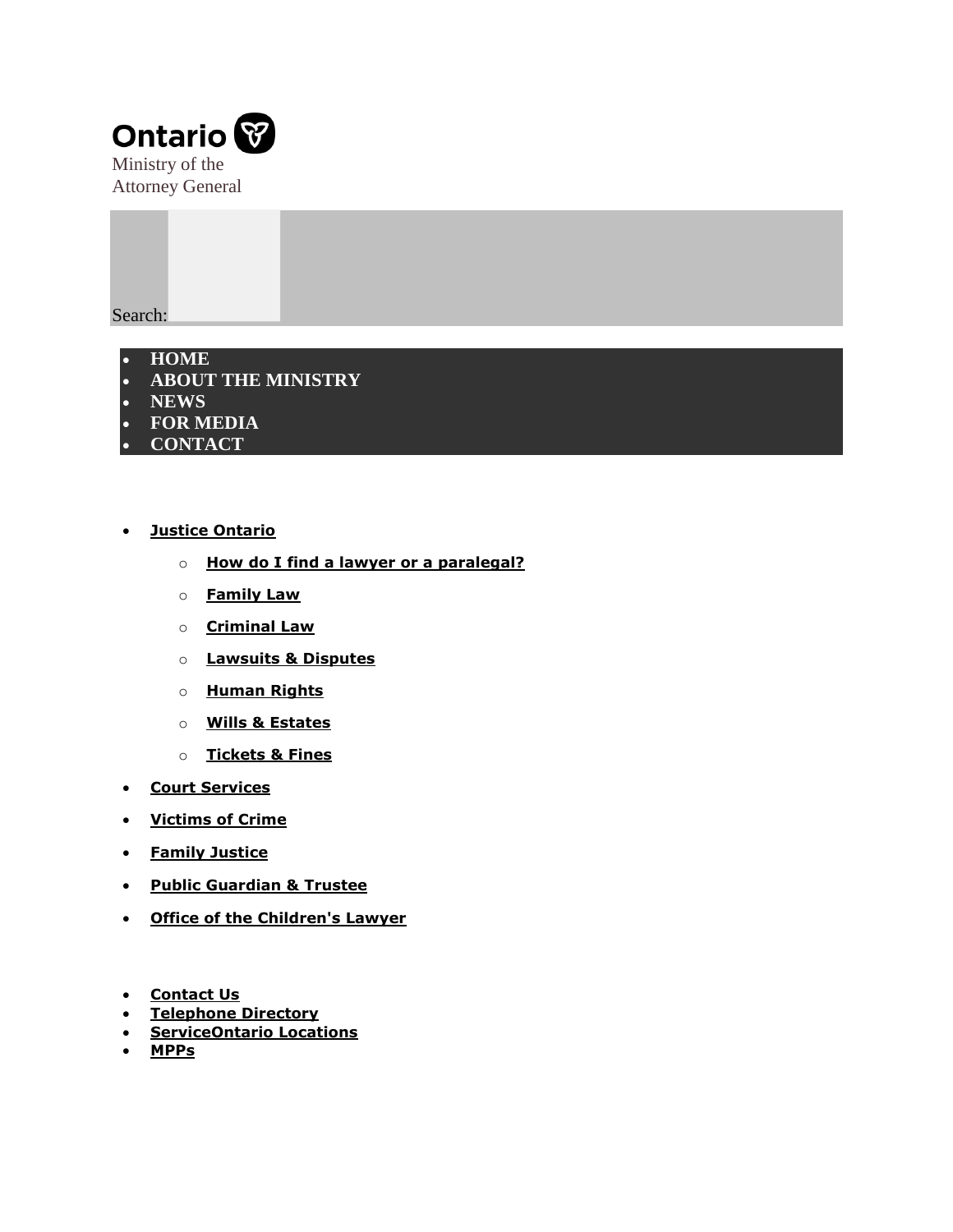

**Private Prosecutions**

[Return to the home page](https://www.attorneygeneral.jus.gov.on.ca/english/)

## **Text: [Larger](https://www.attorneygeneral.jus.gov.on.ca/english/private_prosecution.php) | [Smaller](https://www.attorneygeneral.jus.gov.on.ca/english/private_prosecution.php)**

Generally, allegations of criminal activity are reported to the police. After the police investigate, they may lay criminal charges. However, anyone who has reasonable grounds to believe that a person has committed an offence may lay an information in writing and under oath before a Justice of the Peace.

When the information is presented to the court by a private citizen, it is then referred to either a provincial court judge or a designated justice of the peace, who holds a special hearing. The purpose of the hearing is to determine whether a summons or warrant should be issued to compel the person to attend court and answer to the charge.

This hearing, held under s. 507.1 of the Criminal Code, takes place in private, without notice to the accused person. At the hearing, the judge or justice of the peace must hear and consider all of the allegations and available evidence.

The Crown must also receive a copy of the information, get notice of the hearing, and have an opportunity to attend. The Crown may attend at the hearing without being deemed to intervene in the proceedings.

If the judge or justice of the peace decides not to issue a summons or a warrant, then the information is deemed never to have been laid.

If the judge or justice of the peace issues a summons, the person will be served with a copy of the summons, which notifies them of the charge and compels them to attend court. If the judge or justice of the peace issues a warrant, the person will be arrested and brought before a justice.